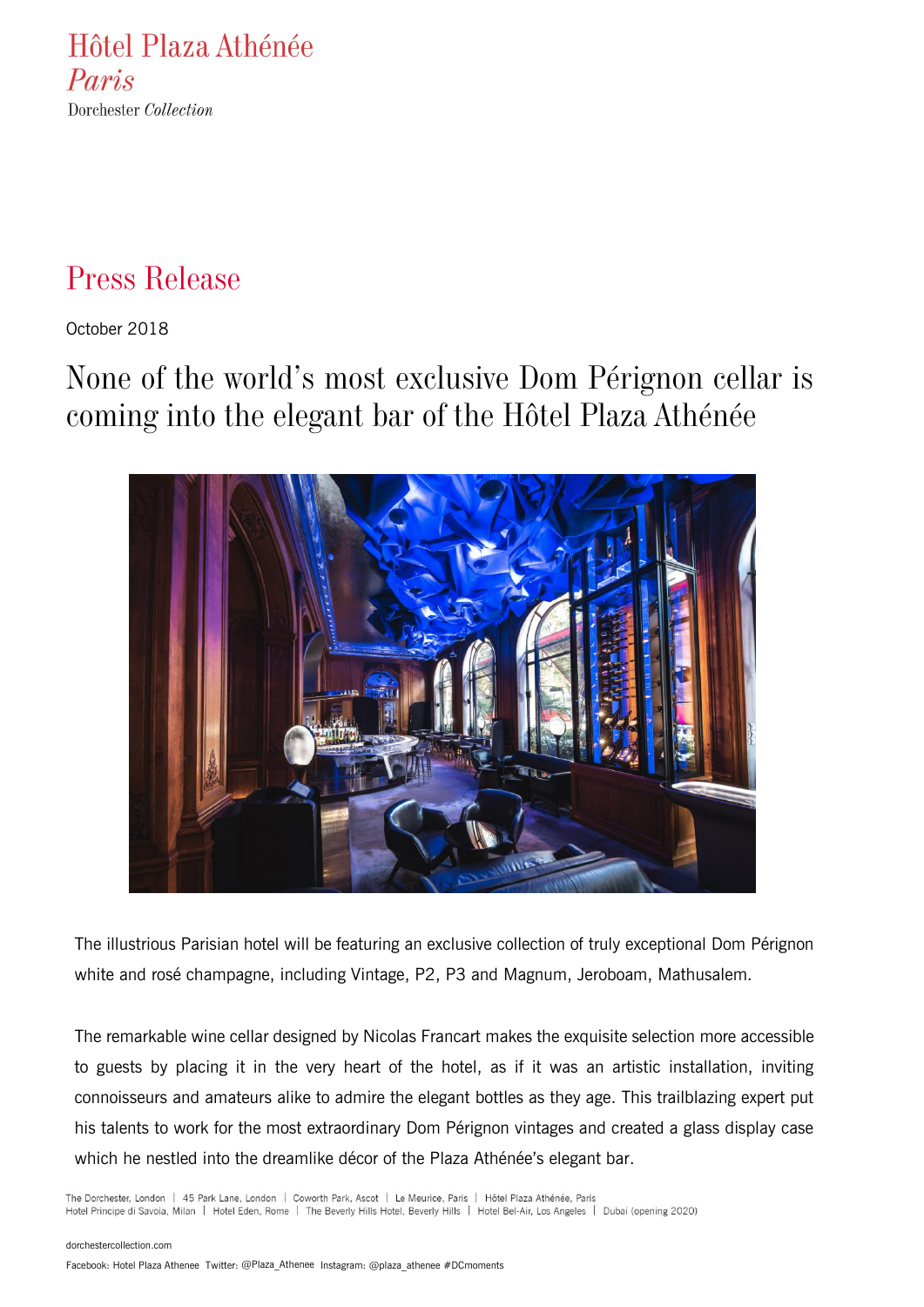### Hôtel Plaza Athénée Paris

Dorchester Collection



For just 36 months, starting in October 2018, this legendary Parisian bar will welcome loyal customers and epicureans from around the world in search of the ultimate emotions to enjoy some of the finest Dom Pérignon Vintages, P2 (Second "Plenitude", 16 years of elaboration) and P3 (Third "Plénitude", more than 25 years of elaboration) champagnes at their leisure. This unique selection, which cannot be found anywhere else in the world, can be savoured onsite or added to a fine wine collector's private cellar.

Rendez-vous at the Plaza Athénée's fabulous Bar to discover the epitome of luxury unveiled in all its subtlety. Delight in the magic that time weaves into Dom Pérignon champagne's incomparable "Plénitudes", each with its own distinct personality. During the different stages of ageing, called "Plénitudes", the wine's intensity is magnified and Dom Pérignon opens a brief window of opportunity for the wine to explore new territories of expression for the magic to enchant all the senses. The temptation of this ultimate wine tasting experience will be as irresistible as the premium vintages available at the Dom Pérignon cellars.



*Dom Pérignon vintages featured in the Dom Pérignon cellar at the Plaza Athénée's stunning Bar:* 

*-Dom Pérignon Vintage, which is considered to be the harmony "Plénitude": 2003, 2004, 2005, 2006, 2008, 2009* 

*-Dom Pérignon P2, the Second "Plénitude", which is considered to be the most energetic: 1995, 1996, 1998, 2000*

*-Dom Pérignon P3, the Third "Plénitude", which is considered to be the most complex: 1966, 1983* 

*This selection of Dom Pérignon vintages is going to change in the future*.

The Dorchester, London | 45 Park Lane, London | Coworth Park, Ascot | Le Meurice, Paris | Hôtel Plaza Athénée, Paris Hotel Principe di Savoia, Milan | Hotel Eden, Rome | The Beverly Hills Hotel, Beverly Hills | Hotel Bel-Air, Los Angeles | Dubai (opening 2020)